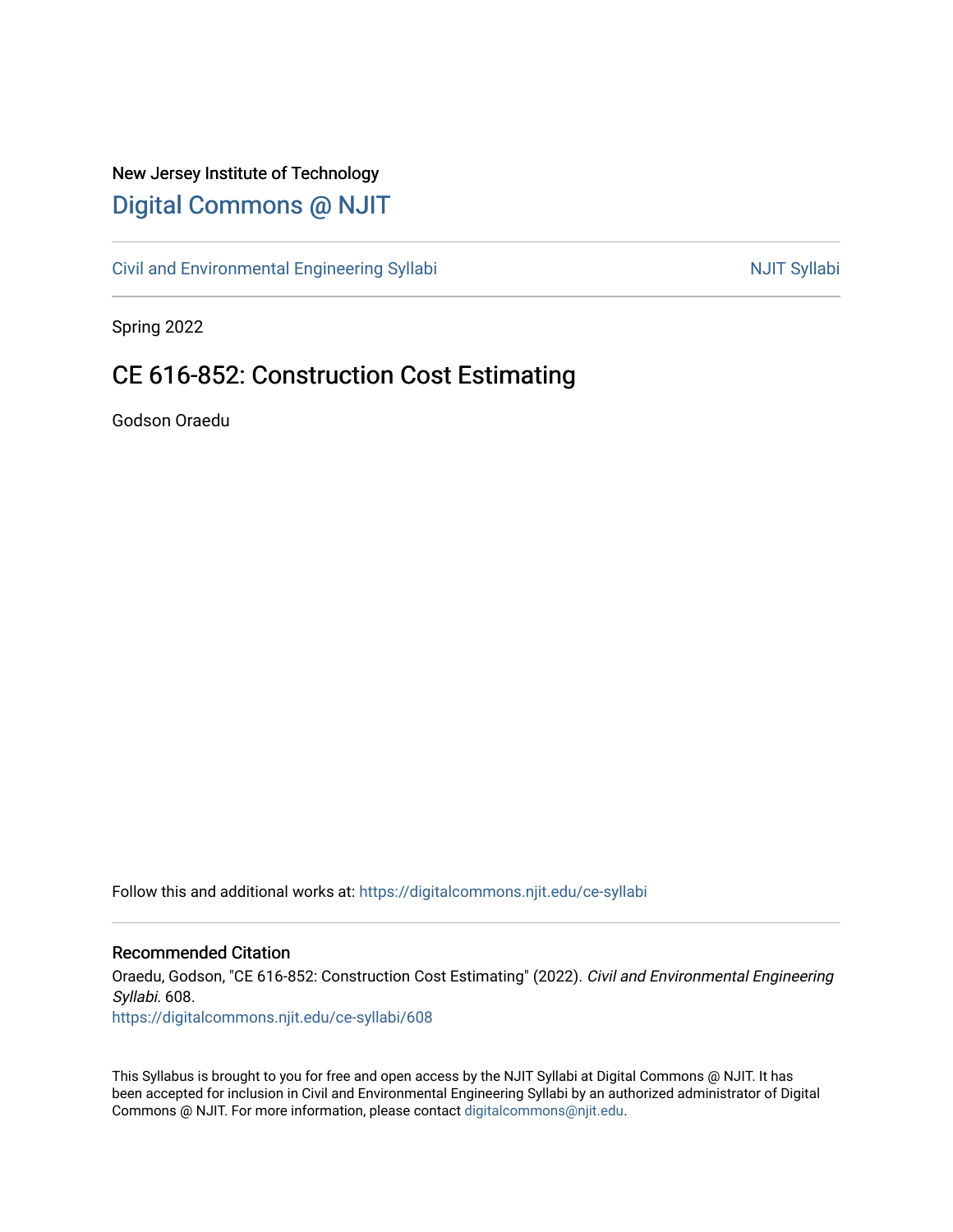# **CE 616 CONSTRUCTION COST ESTIMATING COURSE SYLLABUS SPRING 2022**

**Time Online – CE 616 Tier 852 Instructor Adj. Prof. Godson Oraedu** oraedu@njit.edu **Email** 973-568-3715 **Tel. Textbook Estimating in Building Construction, 9th Edition -** *Steven Peterson & Frank Dagostino (Pearson)*

#### **Course Outline**

| <b>Session</b>                    | <b>Topic</b>                                                                                    | Chapter    |
|-----------------------------------|-------------------------------------------------------------------------------------------------|------------|
| Week 1 $(1/18 \text{ to } 1/24)$  | Welcome, Introduction to Estimating and Contract<br>Procurement                                 | 1, 2, 4    |
| Week 2 $(1/25 \text{ to } 1/31)$  | Project Scheduling and the Bid Documents                                                        | 3, 6       |
| Week 3 $(2/01$ to $2/07)$         | Sitework & Bulk Excavation                                                                      | 10         |
| Week 4 $(2/08 \text{ to } 2/14)$  | Concrete, Foundations and Masonry Systems                                                       | 11, 12     |
| Week 5 $(2/15$ to $2/21)$         | Metals and Structural Steel                                                                     | 13         |
| Week $6(2/22 \text{ to } 2/28)$   | Wood Framing, Rough and Finish Carpentry and Millwork                                           | 14         |
| Week 7 (3/01 to 3/07)             | Roof System, Thermal Insulation, Windows and Doors.<br>Term Project release (for bid proposals) | 15, 16     |
| Week 8 (03/12)                    | <b>MIDTERM EXAM</b>                                                                             |            |
| 03/14 to 03/19                    | <b>Spring Break</b>                                                                             |            |
| Week 9 (3/22 to 3/28)             | <b>Interior Finishes and Specialties</b>                                                        | 17         |
| Week 10 $(3/29)$ to 4/04)         | MEP Systems, Review of Subcontractor Bids and Proposals                                         | 18, 19, 20 |
| Week 11 (4/05 to 4/11)            | Non-Union, Prevailing Wage, Union Rates, Productivity                                           | 7          |
| Week 12 $(4/12 \text{ to } 4/18)$ | General & Supplementary Conditions                                                              | 3          |
| Week 13 $(4/19$ to $4/25)$        | Work Sessions (bid preparations)                                                                |            |
| Week 14 (4/26 to 5/02)            | Bids due / Bid Opening                                                                          |            |
| Week of 05/04 & 05/05             | No Classes – Reading days                                                                       |            |
| Week $15 - 05/08$                 | <b>FINAL EXAMINATION</b>                                                                        |            |